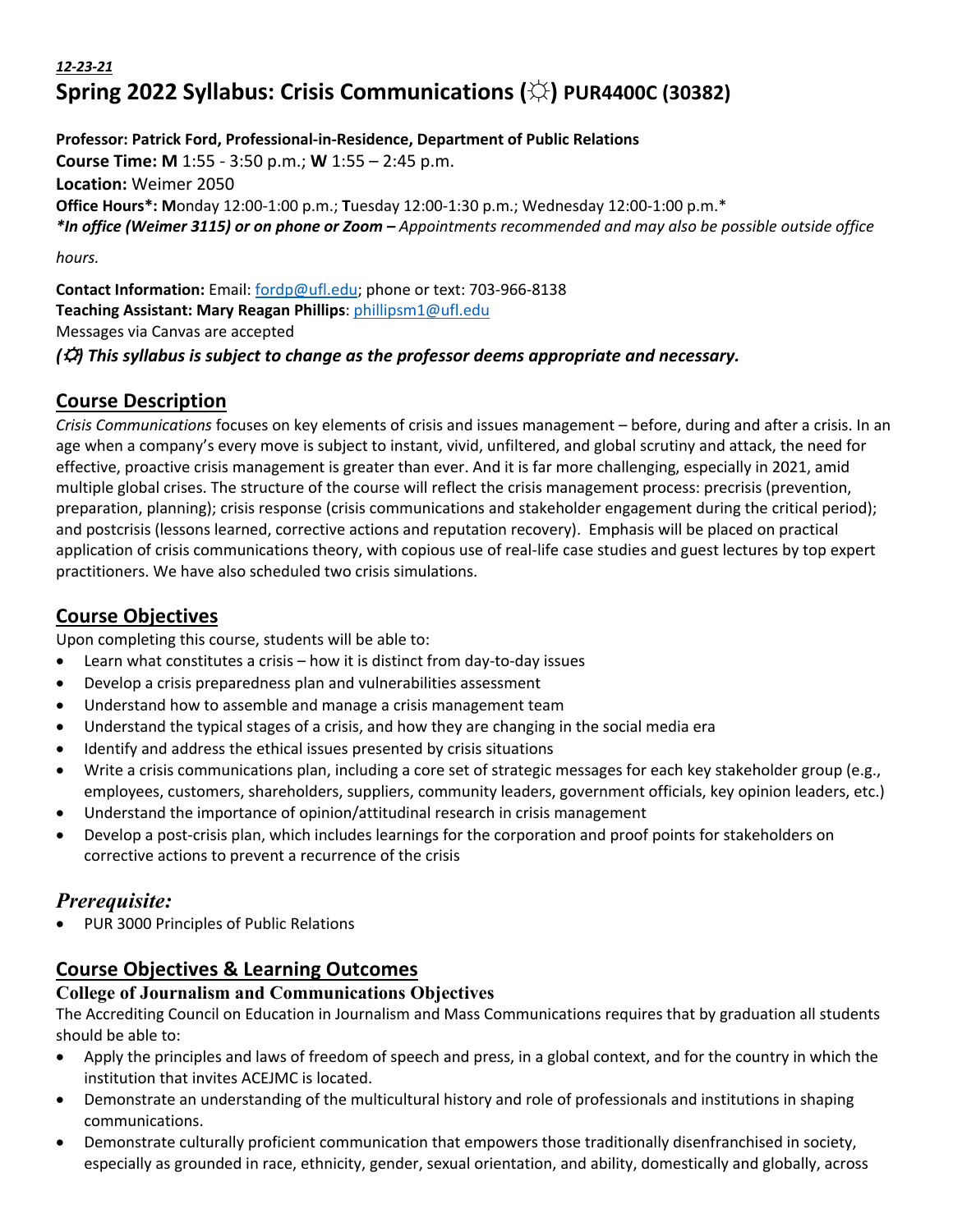communication and media contexts.

- Present images and information effectively and creatively, using appropriate tools and technologies.
- Write correctly and clearly in forms and styles appropriate for the communications professions, audiences, and purposes they serve.
- Demonstrate an understanding of professional ethical principles and work ethically in pursuit of truth, accuracy, fairness, and diversity.
- Apply critical thinking skills in conducting research and evaluating information by methods appropriate to the communications professions in which they work.
- Effectively and correctly apply basic numerical and statistical concepts.
- Critically evaluate their own work and that of others for accuracy and fairness, clarity, appropriate style, and grammatical correctness.
- Apply tools and technologies appropriate for the communications professions in which they work

# **Readings**

### **Required Book**

• W. Timothy Coombs, *Ongoing Crisis Communication: Planning, Managing, and Responding* (5<sup>th</sup> ed.). Thousand Oaks: Sage Publications ISBN: 9781544331959

### **Additional Readings as Assigned**

Students will be expected to be regular readers of free updates from *PRWeek Daily Breakfast Briefing.* **PRWeek is accessible to UF students through the UF George A. Smathers Libraries online database system.** The professor will provide or assign additional reading materials (e.g. media articles or book chapters) over the course of the semester, mostly for additional information but, in some cases, these may be included in the test. Generally, assigned reading (book chapters or other articles) in the syllabus should be read in advance of the class for which they are listed. Be prepared for the professor to call on you in that class to discuss the assigned readings.

### **Online Course Administration — e-Learning in Canvas**

https://elearning.ufl.edu will be used to administer the course communication, materials (e.g., PowerPoint files, additional readings, handouts, assignment guidelines, evaluation forms), and grades. For instance, an electronic file of this document is posted on Canvas. You can access the site by using your GatorLink username and password. Please check the site for announcements and/or threads of comments from classmates, and the professor.

# **Course Professionalism**

- The College of Journalism and Communications is a professional school and professional decorum is expected at all times. Therefore, the students, and the professor, adhere to workplace norms for collegial and respectful interaction. Carefully consider how you participate in class discussions and in the assignments you submit and present. You can use humor and demonstrate creativity but think ahead to how it will reflect on you. Use your best professional judgment. Projects should not contain nudity, profanity, illegal activities, or situations that would put you or others in danger.
- Students are expected to show up on time, not leave early unless prior permission is granted, and wait for the class to end before leaving. This applies to both in-person and Zoom classes. *Please note the significant impact of attendance and active participation in your final grade (25% of grade) and be sure to show up and speak up.*
- Students are expected to conduct themselves in an honest, ethical, and courteous manner with classmates and the professor.

### **Diversity Statement**

Your experience in this class is important to me. I embrace a notion of intellectual community enriched and enhanced by diversity along several dimensions, including race, ethnicity and national origins, gender and gender identity, sexuality, socio-economic class, disability, age, and religion. It is my intent that students from all diverse backgrounds and perspectives be well-served by this course and that the diversity that students bring to this class be viewed as a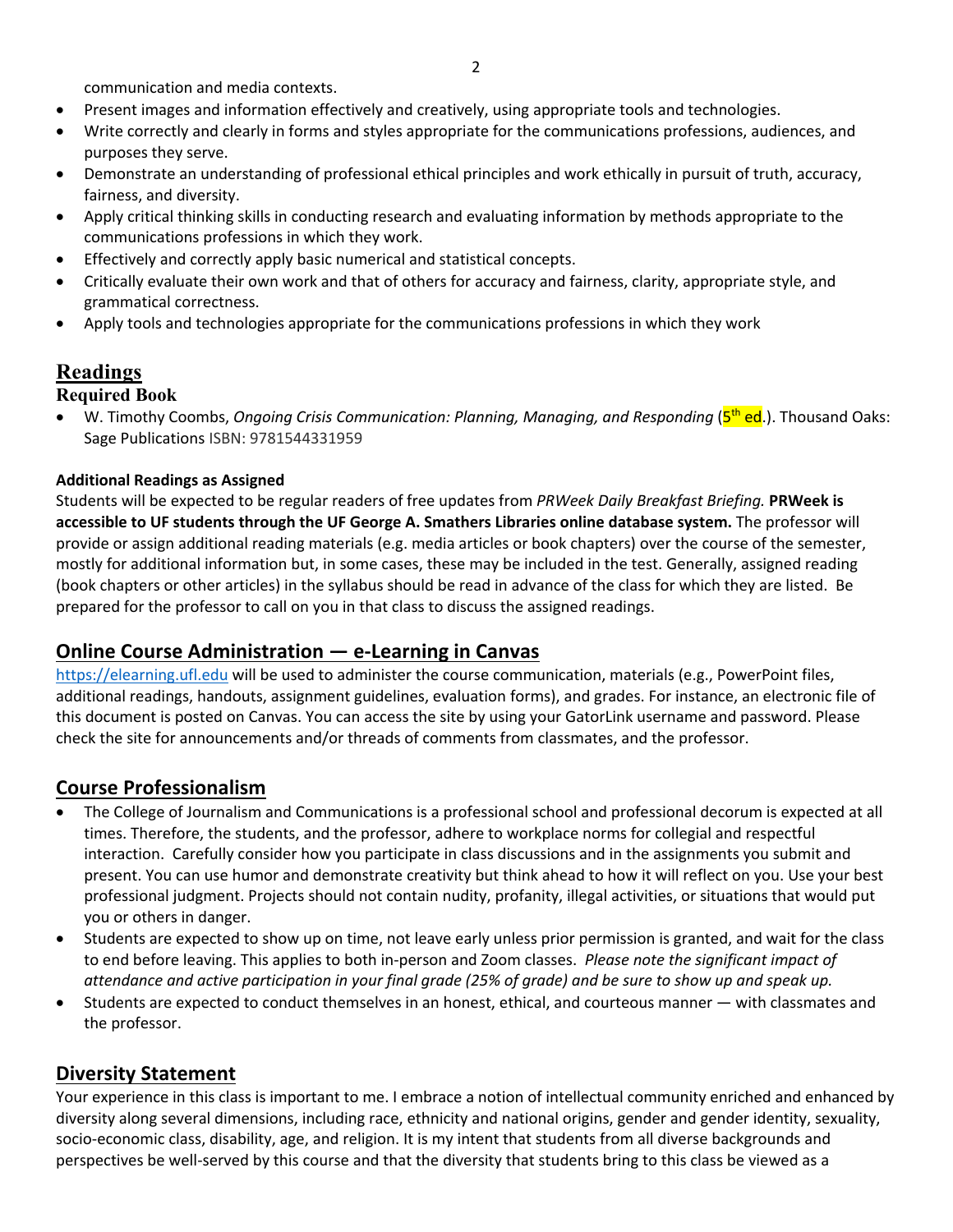resource, strength, and benefit. Please let me know ways to improve the effectiveness of the course for you personally or for others.

### **Course Grades**

The evaluation of coursework will be based on the student's performance in four areas, each of which constitutes a percentage of the final grade. These include: attendance and active participation (which will include leading one or more "crisis-du-jour" workshops over the course of the semester); individual assignment (which will include developing a case study related to a corporate crisis and presenting it to the class); one group experiential learning project (collaborating with team members and presenting the final report to the class); and two quizzes.

### **Active Participation: 25%**

• Attendance and active participation are mandatory. Students will be expected to participate in various interactive exercises on real-world crisis situations and to be fully engaged – whether in class or on Zoom (with live video activated) -- at all times unless cleared in advance with the professor. Absences count from the first class following the drop/add period. After due warning, the professor may prohibit further attendance and subsequently assign a lower or failing grade for excessive absences; more than one unexcused absence during the semester will be considered "excessive absences." You are responsible for notifying the professor in advance of the cause of your absence and, if it is due to illness, provide a note from your medical provider. For further information on attendance policy, please consult: https://catalog.ufl.edu/UGRD/academic-regulations/attendance-policies/.

### **Individual Assignment / Case Study 25%**

• Individual assignments will provide an opportunity for you to explore various aspects of crisis and corporate reputation management. The most important will be to prepare a case study on a specific company's handling of a crisis. You will select the company and the case (subject to the professor's approval; it must be a case in which social media was or could have been a factor; and it must not be the company/case being analyzed by your group for the group project). The grade will be based on: case selection – how compelling is the situation and its business impact on the company; a company overview that puts the case in context and provides data and analysis on the potential risks to the company; analysis of how prepared the company appeared to be for rapid response; a comprehensive analysis of how the company engaged with primary and secondary stakeholders through direct engagement, media relations, and social media interaction; style and quality of writing; and quality of a presentation deck accompanying the case study, which may be used in class presentations to illustrate and bring the case to life.

### **Quizzes: 25%**

• Two quizzes will be scheduled. These will be designed to test the students' understanding of key concepts of crisis communication addressed in the course textbook and discussed in class by the professor and/or guest lecturers.

# **Group Project and Presentation: 25%**

• This group project will require you to work collaboratively with fellow students to develop a comprehensive case study of a consequential crisis for which enough information is publicly available to allow for detailed description and analysis of the company's reputation before the event; the nature and impact of the cause of the crisis; identification of key primary and secondary stakeholders and analysis of how successfully the company engaged with them; the impact of media and social media in causing and/or exacerbating the crisis; and the post-crisis steps the company took to recover from the crisis, to persuade stakeholders they would avoid recurrence of the crisis, and to fully or partially restore the company's reputation. Directions and team assignments will be provided early in the semester.

Grading for the course follows current UF grading policies for assigning grade points (see https://catalog.ufl.edu/ugrad/current/regulations/info/grades.aspx).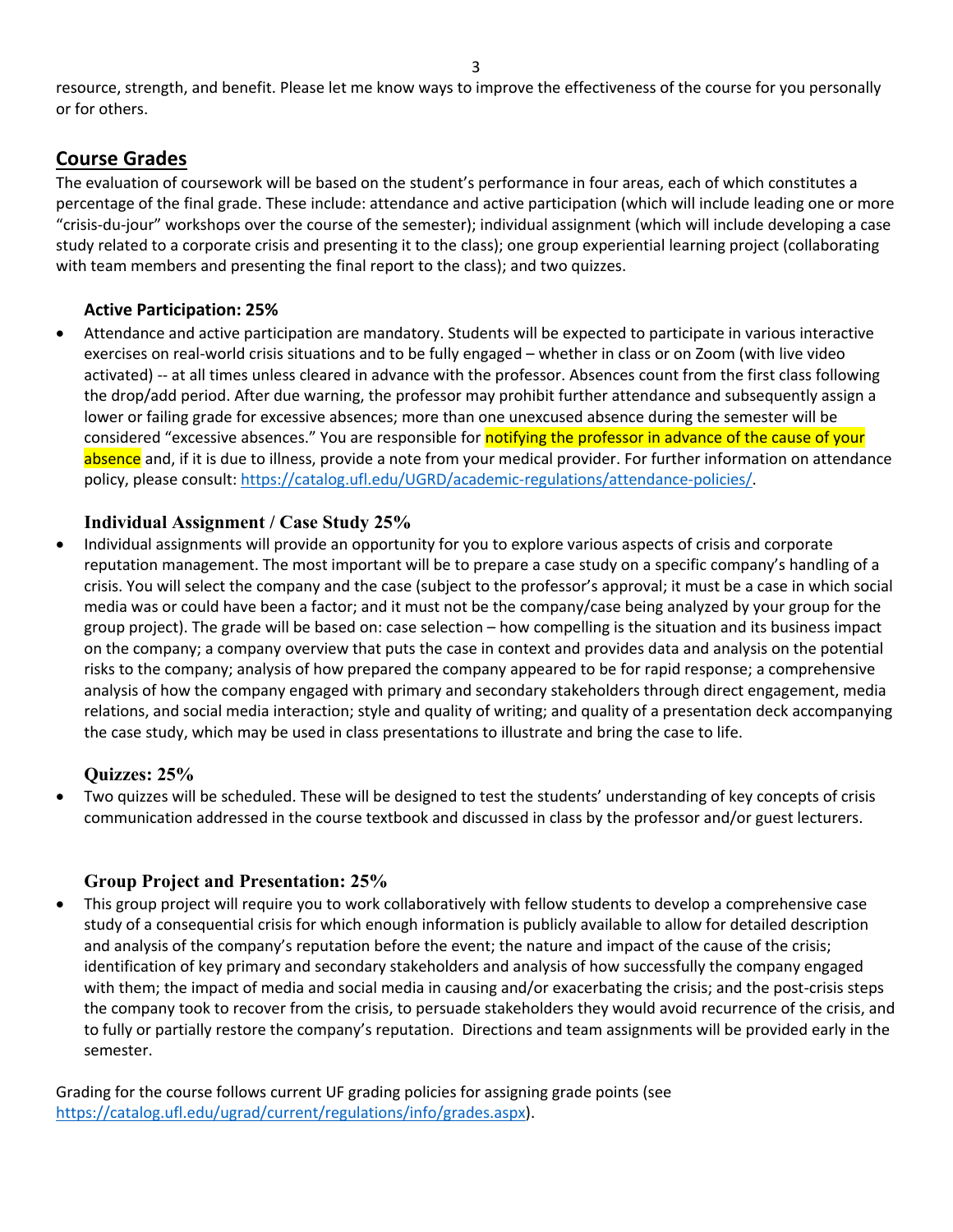*The grading scale for the course is as follows*:  $A = 93.0 - 100\%$ .  $A = 90.0 - 92.99\%$ .  $B_0 + 87.0 - 89.99\%$ .  $B = 83.0 - 86.99\%$ .  $B = 80.0 - 82.99\%$ .  $C_{\pm} = 77.0 - 79.99\%$ .  $C = 74.0 - 76.99\%$ .  $C = 70.0 - 73.99\%$ .  $D+= 67.0 - 69.99\%$ .  $D = 64.0 - 66.99\%$ .  $D = 60.0 - 63.99\%$ .  $E =$ helow 60%

*Further information about grades and grading policy may be found at this* link to the university grades and grading policies.

# **Online Course Evaluations**

Students are expected to provide professional and respectful feedback on the quality of instruction in this course by completing course evaluations online via GatorEvals. Guidance on how to give feedback in a professional and respectful manner is available at https://gatorevals.aa.ufl.edu/students/. Students will be notified when the evaluation period opens, and can complete evaluations through the email they receive from GatorEvals, in their Canvas course menu under GatorEvals, or via https://ufl.bluera.com/ufl/. Summaries of course evaluation results are available to students at https://gatorevals.aa.ufl.edu/public-results/.

# **The Honor Pledge**

UF students are bound by The Honor Pledge which states, "We, the members of the University of Florida community, pledge to hold ourselves and our peers to the highest standards of honor and integrity by abiding by the Honor Code. On all work submitted for credit by students at the University of Florida, the following pledge is either required or implied: "On my honor, I have neither given nor received unauthorized aid in doing this assignment." The Honor Code specifies a number of behaviors that are in violation of this code and the possible sanctions. Click here to read the Honor Code. Furthermore, you are obligated to report any condition that facilitates academic misconduct to appropriate personnel. If you have any questions or concerns, please consult with the instructor or TA in this class.

### **Students Requiring Accommodations**

Students with disabilities who experience learning barriers and would like to request academic accommodations should connect with the disability Resource Center. Click here to get started with the Disability Resource Center. It is important for students to share their accommodation letter with their instructor and discuss their access needs, as early as possible in the semester.

### **Campus Resources**

### **Health and Wellness Resources**

- *U Matter, We Care*: If you or someone you know is in distress, please contact umatter@ufl.edu, 352-392- 1575, or visit U Matter, We Care website to refer or report a concern and a team member will reach out to the student in distress.
- *Counseling and Wellness Center*: Visit the Counseling and Wellness Center website or call 352-392-1575 for information on crisis services as well as non-crisis services.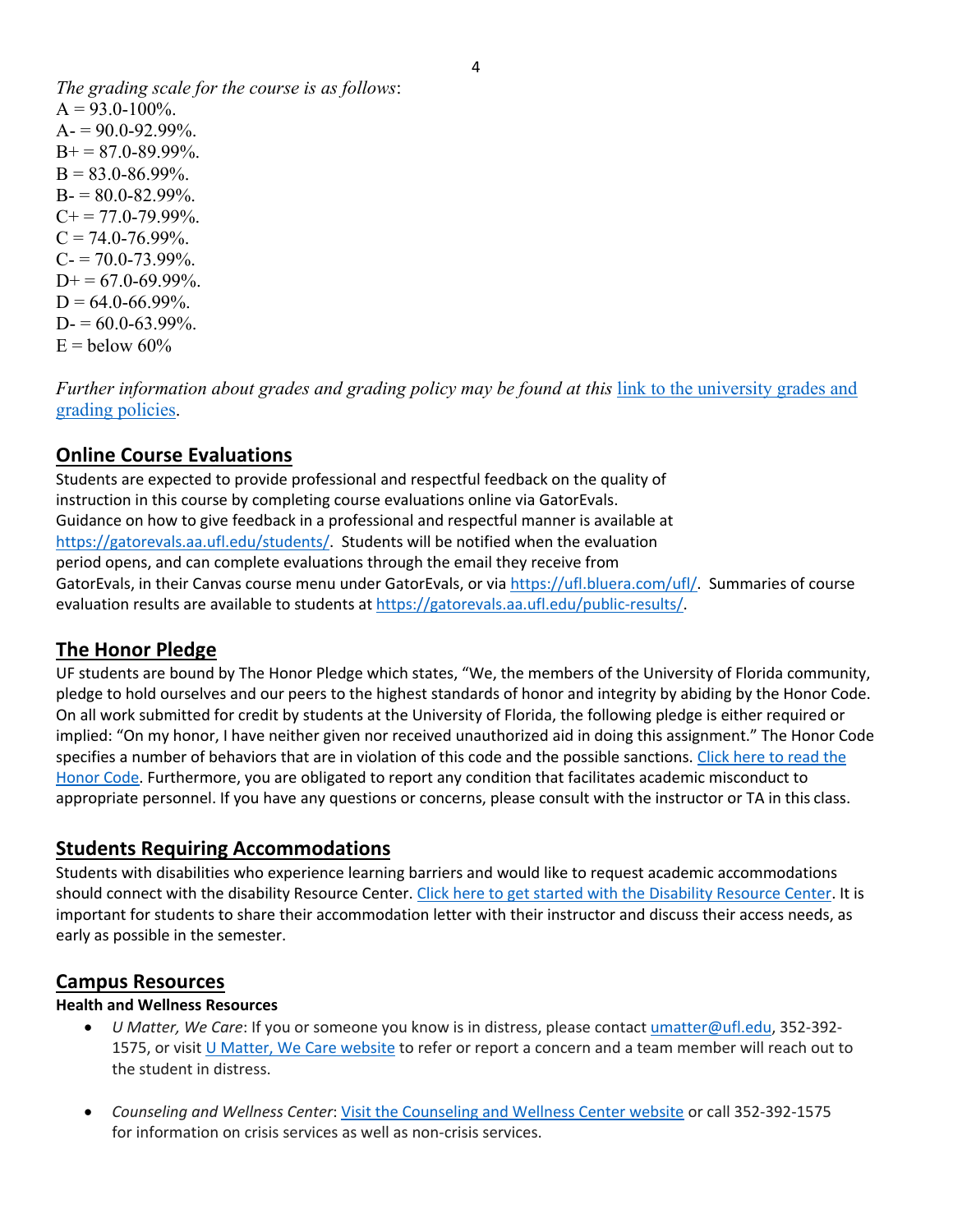- *Student Health Care Center*: Call 352-392-1161 for 24/7 information to help you find the care you need, or visit the Student Health Care Center website.
- *University Police Department*: Visit UF Police Department website or call 352-392-1111 (or 9- 1-1 for emergencies).
- *UF Health Shands Emergency Room / Trauma Center:* For immediate medical care call 352-733-0111 or go to the emergency room at 1515 SW Archer Road, Gainesville, FL 32608; Visit the UF Health Emergency Room and Trauma Center website.

#### **Academic Resources**

- *E-learning technical support*: Contact the UF Computing Help Desk at 352-392-4357 or via e-mail at helpdesk@ufl.edu.
- *Career Connections Center*: Reitz Union Suite 1300, 352-392-1601. Career assistance and counseling services.
- *Library Support*: Various ways to receive assistance with respect to using the libraries or finding resources.
- *Teaching Center*: Broward Hall, 352-392-2010 or to make an appointment 352- 392-6420. General study skills and tutoring.
- *Writing Studio:* 2215 Turlington Hall*,* 352-846-1138. Help brainstorming, formatting, and writing papers.
- *Student Complaints On-Campus*: Visit the Student Honor Code and Student Conduct Code webpage for more information.
- *On-Line Students Complaints*: View the Distance Learning Student Complaint Process.

# **UF COVID-19 Guidance**

In response to COVID-19, the following practices are in place to maintain your learning environment, to enhance the safety of our in-classroom interactions, and to further the health and safety of ourselves, our neighbors, and our loved ones.

- If you are not vaccinated, get vaccinated. Vaccines are readily available at no cost and have been demonstrated to be safe and effective against the COVID-19 virus. Visit this link for details on where to get your shot, including options that do not require an appointment: https://coronavirus.ufhealth.org/vaccinations/vaccineavailability/. Students who receive the first dose of the vaccine somewhere off-campus and/or outside of Gainesville can still receive their second dose on campus.
- You are expected to wear approved face coverings at all times during class and within buildings even if you are vaccinated. Please continue to follow healthy habits, including best practices like frequent hand washing. Following these practices is our responsibility as Gators.
	- $\circ$  Sanitizing supplies are available in the classroom if you wish to wipe down your desks prior to sitting down and at the end of the class.
	- o Hand sanitizing stations will be located in every classroom.
- If you are sick, stay home and self-quarantine. Please visit the UF Health Screen, Test & Protect website about next steps, retake the questionnaire and schedule your test for no sooner than 24 hours after your symptoms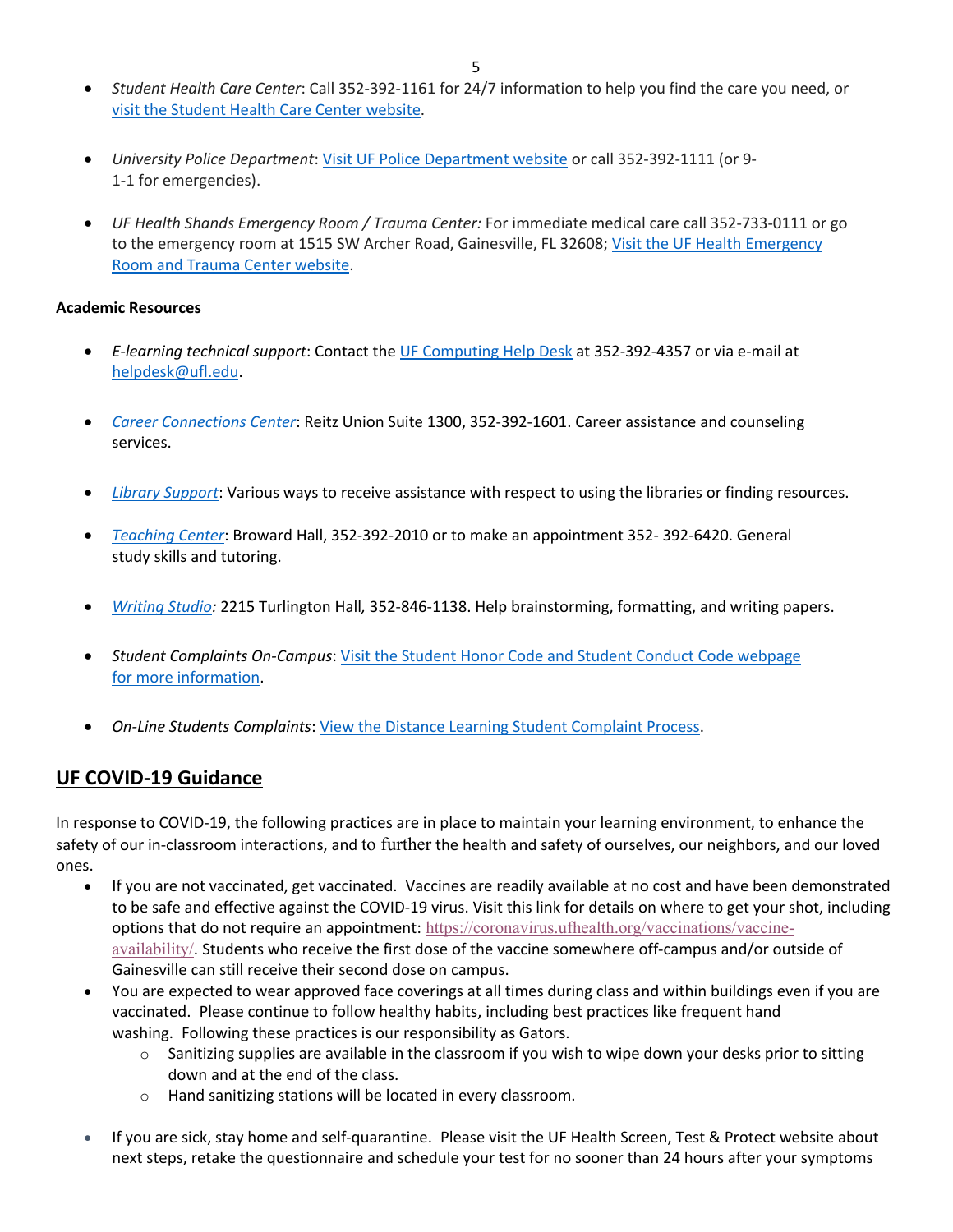began. Please call your primary care provider if you are ill and need immediate care or the UF Student Health Care Center at 352-392-1161 (or email  $covid@shcc.ufl.edu)$  to be evaluated for testing and to receive further instructions about returning to campus. UF Health Screen, Test & Protect offers guidance when you are sick, have been exposed to someone who has tested positive or have tested positive yourself. Visit the UF Health Screen, Test & Protect website for more information.

- o Course materials will be provided to you with an excused absence, and you will be given a reasonable amount of time to make up work.
- $\circ$  If you are withheld from campus by the Department of Health through Screen, Test & Protect you are not permitted to use any on campus facilities. Students attempting to attend campus activities when withheld from campus will be referred to the Dean of Students Office.
- Continue to regularly visit coronavirus.UFHealth.org and coronavirus.ufl.edu for up-to-date information about COVID-19 and vaccination.

# **Policy on Recording Classes**

- Students are allowed to record video or audio of class lectures. However, the purposes for which these recordings may be used are strictly controlled. The only allowable purposes are (1) for personal educational use, (2) in connection with a complaint to the university, or (3) as evidence in, or in preparation for, a criminal or civil proceeding. All other purposes are prohibited. Specifically, students may not publish recorded lectures without the written consent of the instructor.
- A "class lecture" is an educational presentation intended to inform or teach enrolled students about a particular subject, including any instructor-led discussions that form part of the presentation, and delivered by any instructor hired or appointed by the University, or by a guest instructor, as part of a University of Florida course. A class lecture **does not** include lab sessions, student presentations, clinical presentations such as patient history, academic exercises involving solely student participation, assessments (quizzes, tests, exams), field trips, private conversations between students in the class or between a student and the faculty or lecturer during a class session.
- Publication without permission of the instructor is prohibited. To "publish" means to share, transmit, circulate, distribute, or provide access to a recording, regardless of format or medium, to another person (or persons), including but not limited to another student within the same class section. Additionally, a recording, or transcript of a recording, is considered published if it is posted on or uploaded to, in whole or in part, any media platform, including but not limited to social media, book, magazine, newspaper, leaflet, or third party note/tutoring services. A student who publishes a recording without written consent may be subject to a civil cause of action instituted by a person injured by the publication and/or discipline under UF Regulation 4.040 Student Honor Code and Student Conduct Code.

# **Other Important Notes from Instructor**

- We will meet in person (Weimer 2050) for most classes, but several classes will be conducted on Zoom to accommodate guest lecturers or possibly for group presentations if needed – you will receive ample advance notice in those cases. In response to COVID-19, we will carefully track and comply with all UF policies and guidelines to maintain your learning environment and to enhance the safety of our in-classroom interactions
- The professor reserves the right to make changes, if necessary, to the grading system, schedule, or other matters pertaining to the class.
- I can be reached in my office (Weimer 3115), via email (fordp@ufl.edu), by telephone (352-294-0493) or by text (703-966-8138). While I always strive to respond in a timely way, please be aware that I may not always be able to respond immediately to your communication. As a rule, allow up to 24 hours for a response.
- Students are not permitted to bring guests to class unless pre-arranged with the professor in advance.
- If you notice yourself having trouble in the course, it is crucial that you see me immediately or as soon as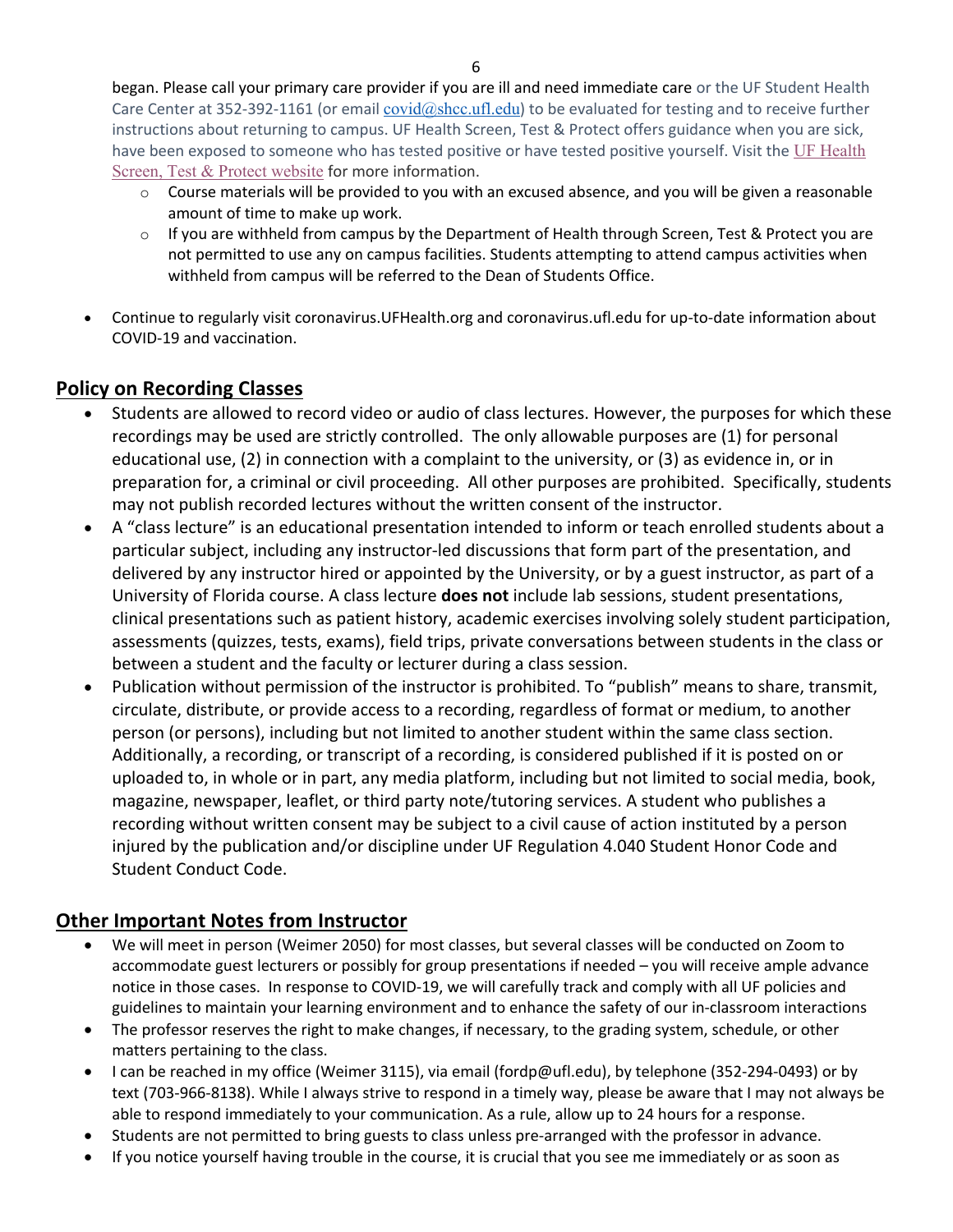possible. If you miss two or more classes with unexcused absences, please arrange to see me during office hours or by appointment at another time, as these absences will directly affect your grade. Please feel free to approach me about any concerns or comments you might have about this class. Ideally, every student in the class should plan to have at least one 1:1 meeting with me during the semester – I can meet with you during office hours or at other times, but I ask that you reach out in advance and schedule an appointment if you want to chat outside office hours.

- Any evidence of plagiarism or cheating will result in an "E" for the course and possible disciplinary action.
- Do not submit the same work to more than one class without prior written permission from both professors. Do not adapt work from another class for this class without my prior written permission.
- Do not adapt someone else's work and submit it as your own. This course requires original work, created at this time, for this purpose.
- Spelling counts, as do grammar, punctuation and professional presentation techniques. If you need extra help with presentation skills, arrange an appointment with me.
- An assignment turned in past the deadline may be penalized one letter grade for each weekday it is late. This is a business where deadlines count.
- In addition to the required and recommended readings, you are expected to maintain comprehensive class notes because class lectures often contain information that is not contained in the readings. You will be quizzed on this information. *If you miss a class, it is your responsibility to get briefed by another student on the content covered in the class.*
- Misspelling company or agency names during exercises may result in a letter grade deduction. Check your work!

### **Course Schedule**

### **\*Readings are to be done BEFORE the date listed below\***

| W. Jan 5           | Course overview<br>Syllabus discussion<br>Interactive crisis response exercise<br>Importance of ethical conduct (Page Principles)                                                                                                                     |
|--------------------|-------------------------------------------------------------------------------------------------------------------------------------------------------------------------------------------------------------------------------------------------------|
| <b>M.</b> Jan 10   | <b>Introductions</b><br>Discussion of assignments<br>Individual and group case study assignments<br>≻<br>$\triangleright$ Leading interactive chapter reviews                                                                                         |
| <b>W.</b> Jan 12   | Crisis du jour exercise<br>Teams assigned for group project                                                                                                                                                                                           |
| <b>M. Jan 17</b>   | <b>MLK Holiday</b>                                                                                                                                                                                                                                    |
| <b>W.</b> Jan 19   | Guest lecture: Carmella Glover, President, Diversity Action Alliance                                                                                                                                                                                  |
| <b>M. Jan. 24</b>  | Lecture: Stakeholder theory as it relates to corporate reputation and resilience<br>Interactive review: "Stakeholder Engagement - Creating and Sustaining Advocacy"<br>Ted Talk on stakeholder theory                                                 |
| <b>W.</b> Jan 26   | Guest lecture: Rob Jekielek, Managing Director, The Harris Poll<br>"Digital Stakeholder Insights in High-Profile Crises"                                                                                                                              |
| <b>M.</b> , Jan 31 | Crisis du jour exercise (to be led by grad student)<br>Interactive review: "A Need for More Crisis Management Knowledge"<br>Read: Chapter 1, Ongoing Crisis Communication: Planning, Managing, and Responding<br>Outline of three-stage approach<br>٠ |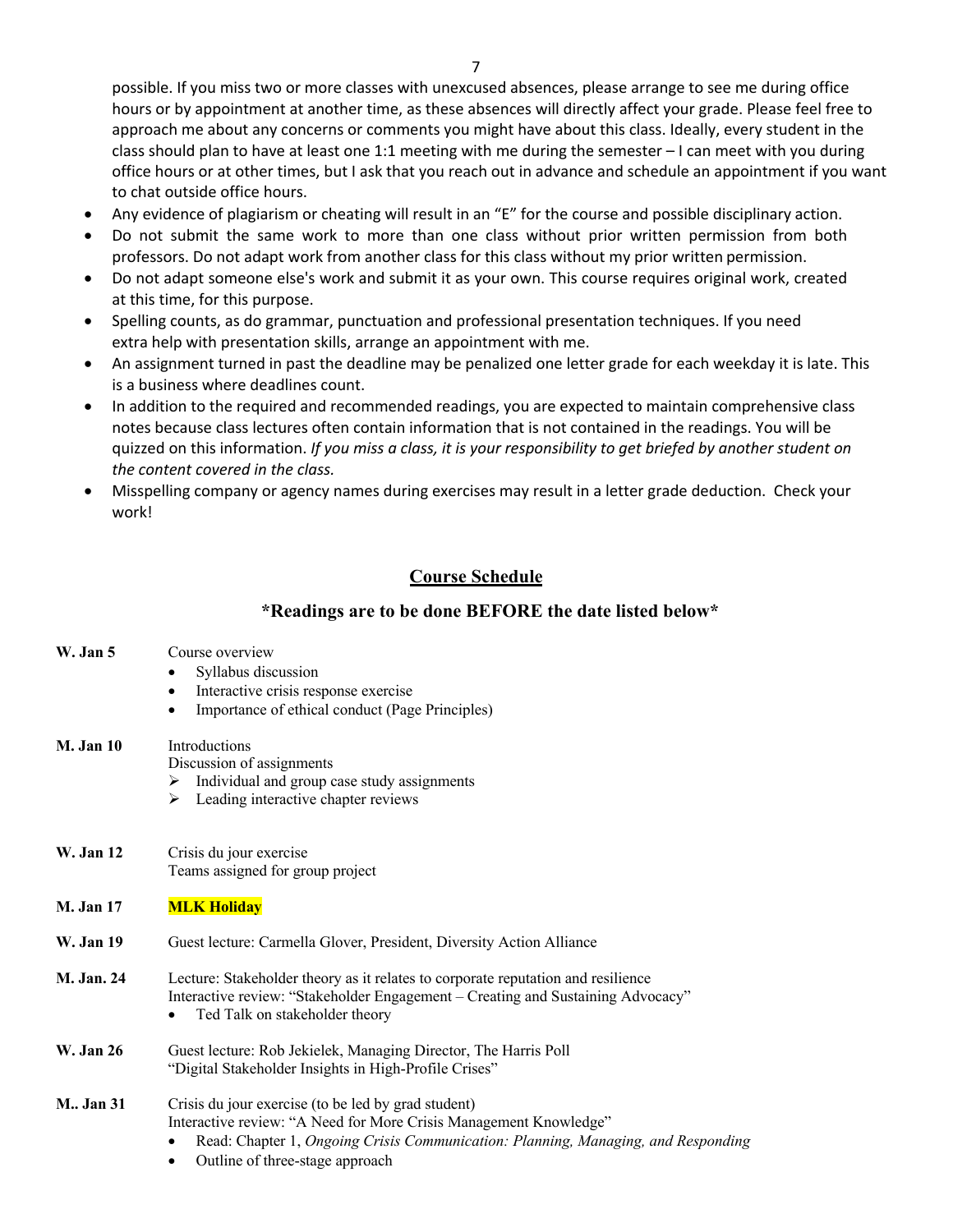• Importance of crisis management

Interactive review: Risk management, crisis prevention and crisis mitigation

- Read: Ch. 2-3, *Ongoing Crisis Communication*
- "Enterprise Risk Management" (ch.2)
- "Building Crisis Resistant Organizations" (ch.3)

| <b>M. Feb 7</b> | Guest lecture: Scott Farrell, President, Global Corporate Practice, Golin<br>Interactive crisis simulation (product contamination crisis)<br>$\bullet$ |
|-----------------|--------------------------------------------------------------------------------------------------------------------------------------------------------|
| W. Feb 9        | Interactive Review: Crisis Preparing (part 1)<br>Vulnerability assessments and scenario planning<br>$\bullet$                                          |
|                 | Selecting and training the crisis management team (CMT)<br>$\bullet$                                                                                   |
|                 | Read: Ch. 4, Ongoing Crisis Communication<br>$\bullet$                                                                                                 |

| M. Feb 14 | Crisis du jour exercise (to be led by grad student) |
|-----------|-----------------------------------------------------|
|           | Interactive Review: Crisis Preparing (part 2)       |

- Developing a Crisis Communication Plan
- Stakeholders and Preparation
- Read: Ch. 5, *Ongoing Crisis Communication*

#### **W. Feb 16** Guest lecture: Dr. Chuck Wallington, EVP and Chief Marketing and Communications Officer, Cone Health • "Managing the Internal and External Covid-19 Challenges facing Healthcare Systems"

- **M. Feb 21 Individual Case Studies Due**
- **W. Feb 23 Quiz #1**
- **M. Feb. 28** Crisis du jour exercise (to be led by grad student) Student case study presentations

#### **W. Mar 2** Interactive Review: Crisis Responding • Read: Ch. 7, *Ongoing Crisis Communication* Student individual case study presentations

#### **Mar 7-9 Spring Break**

- **M. Mar 14** Interactive review: "Postcrisis Concerns" (chapter 8 in *Ongoing Crisis Communication*) Student individual case study presentastions
- **W. Mar 16** Crisis du jour exercise Student individual case studies
- **M. Mar 21** Guest lecture: Sonia Diaz, President, Hispanic Public Relations Association (TBC)
- W. Mar 23 Group project breakouts
- **M. Mar 28** Case study: addressing Covid-19 vaccine issues (speaker TBC)
- **W. Mar 30 Group Projects Due**
- **M. Apr 4** Guest lecture: Gary Koops, EVP, Sloan PR, a Stagwell Group Company
	- Interactive crisis simulation (cybersecurity crisis)
- **W. Apr 6 Quiz #2**